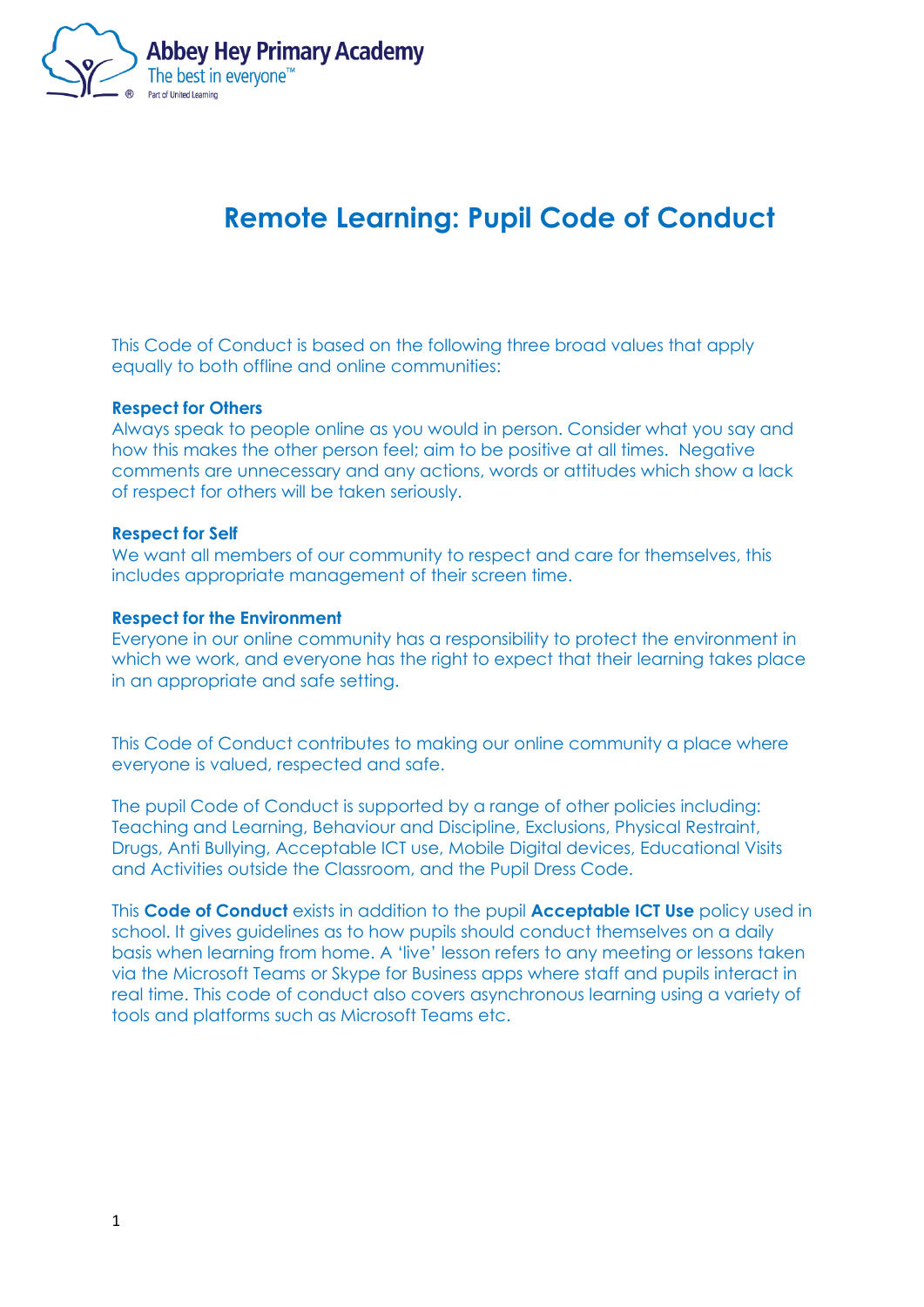

# **1. Consideration for others extends to members of the public and pupils should ensure that nothing they say or do in the wider community will bring dishonour to themselves or the School.**

- 1.1. Our school is a learning community and behaviour which interferes with other people's learning is unacceptable. This includes, but is not limited to, carefully following instruction from teachers on use of the mute function for 'live' lessons.
- 1.2. Everyone is expected to speak and act with politeness and thought for others and not use unsuitable language.The expectation is that staff and pupils will greet each other, using video and audio, at the beginning and end of each 'live' lesson. Teachers will act as moderators for discussion during 'live' lessons.
- 1.3. Everyone has the right to feel secure and happy when learning at home without fear of being bullied. The School's Anti-Bullying Policy is accessible through the School Office and on the School's website.
- 1.4. No-one will cause hurt and distress to another person by sending unkind emails, text messages or putting upsetting information on internet sites.
- 1.5. Music / films will not be played out loud by pupils during remote lessons.
- 1.6. Everyone will support each other, discourage unacceptable behaviour and ensure that teachers know if someone is being made unhappy by the inconsiderate behaviour of others.
- 1.7. Consideration for others extends to members of the public too and pupils should ensure that nothing they say or do in the wider community will bring dishonour to themselves or the School.

## **2. Consideration for the school day requires that everyone should ensure that they are in the right place at the right time.**

- 2.1 Punctuality is important as it supports your learning and the learning of others in your classes. Always be ready to learn five minutes before the start of lessons, including Form tutorials, so you and your teachers can make the most of each lesson.
- 2.2 It is essential that everyone attends their lessons as timetabled. If a lesson cannot be attended pupils should inform their teacher in advance where possible. If lessons are missed, pupils are required to catch up on work, remembering that their teachers will offer help and support if necessary.